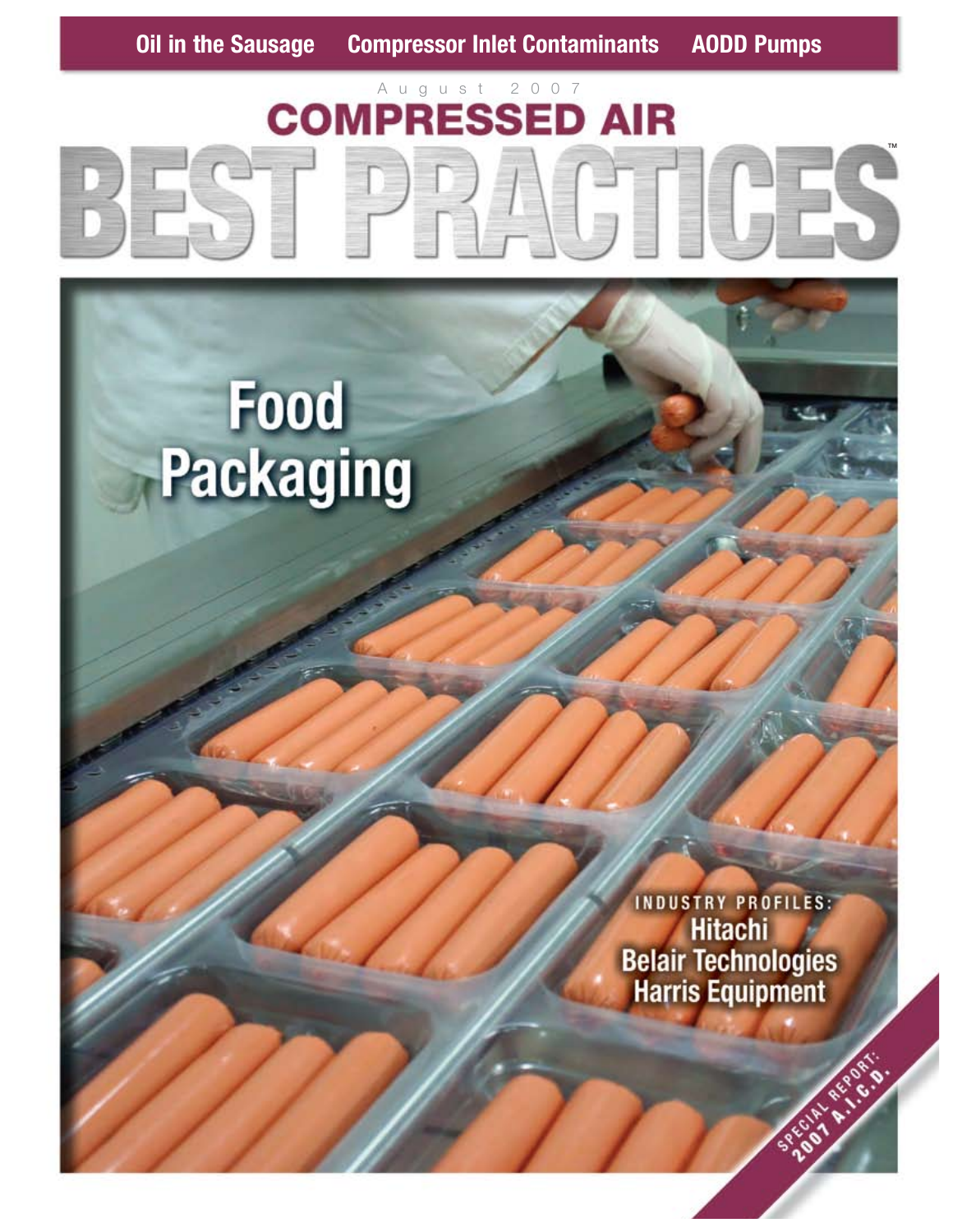# **COMPRESSED AIR I N DUSTRY ARTICLES**





- **From the Editor** | **<sup>8</sup>**
- **Feedback from Readers** | **<sup>9</sup>**
- **Harris Equipment Company** | **<sup>20</sup>**
- **Hitachi Arrives in North America** | **<sup>25</sup>**
	- **Belair Technologies** | **<sup>30</sup>**
		- **Wall Street Watch** | **<sup>39</sup>**
- **Special Report: The 2007 A.I.C.D.** | **<sup>43</sup>**
	- **Industry News** | **<sup>46</sup>**





#### **COMPRESSED AIR BEST PRACTICES MAGAZINE www.airbestpractices.com**

- **Advertising & : Rod Smith**
	- **Editorial** rod@airbestpractices.com Tel: 251-680-9154
- **Subscriptions & : Patricia Smith Administration** patricia@airbestpractices.com Tel: 251-510-2598
- **A Publication of : Smith Onandia Communications L.L.C.** 161 Clubhouse Circle Fairhope, AL 36532

Compressed Air Best Practices is published monthly by Smith Onandia Communications LLC., 161 Clubhouse Circle, Fairhope, AL 36532. Phone 251-510-2598, Fax 251-929-0424, email patricia@airbestpractices.com. Publisher cannot be held liable for non-delivery due to circumstances beyond its control. No refunds. Standard postage is paid at 233 Jefferson Street, Greenfield, Ohio 45123. Canadian and international distribution: IMEX International Mail Express, 1842 Brummel Drive, Elk Grove Village, IL 60007. POSTMASTER: Send address changes to Compressed Air Best Practices, 161 Clubhouse Circle, Fairhope, AL 36532. SUBSCRIPTIONS: Qualified reader subscriptions are accepted from plant managers, plant engineers, service and maintenance managers, operations managers, auditors, and energy engineers in manufacturing plants and engineering/consulting firms in the U.S. and Canada. To apply for qualified reader subscriptions, please fill in the reader response cards herein and mail or fax or go to www.airbestpractices.com. To non-qualified subscribers subscriptions are \$55 in the U.S., \$65 in Canada, and \$95 for International. When available, extra copies of back issues are \$4 plus shipping. Contact Patricia Smith for subscription information at tel: (251) 510-2598 or email: patricia@airbestpractices.com. REPRINTS: Reprints are available on a custom basis, contact Patricia Smith for a price quotation at tel: (251) 510-2598 or email: patricia@airbestpractices.com. All rights are reserved. The contents of this publication may not be reproduced in whole or in part without consent of Smith Onandia Communications LLC. Smith Onandia Communications LLC does not assume and hereby disclaims any liability to any person for any loss or damage caused by errors or omissions in the material contained herein, regardless of whether such errors result from negligence, accident, or any other cause whatsoever. Printed in the U.S.A.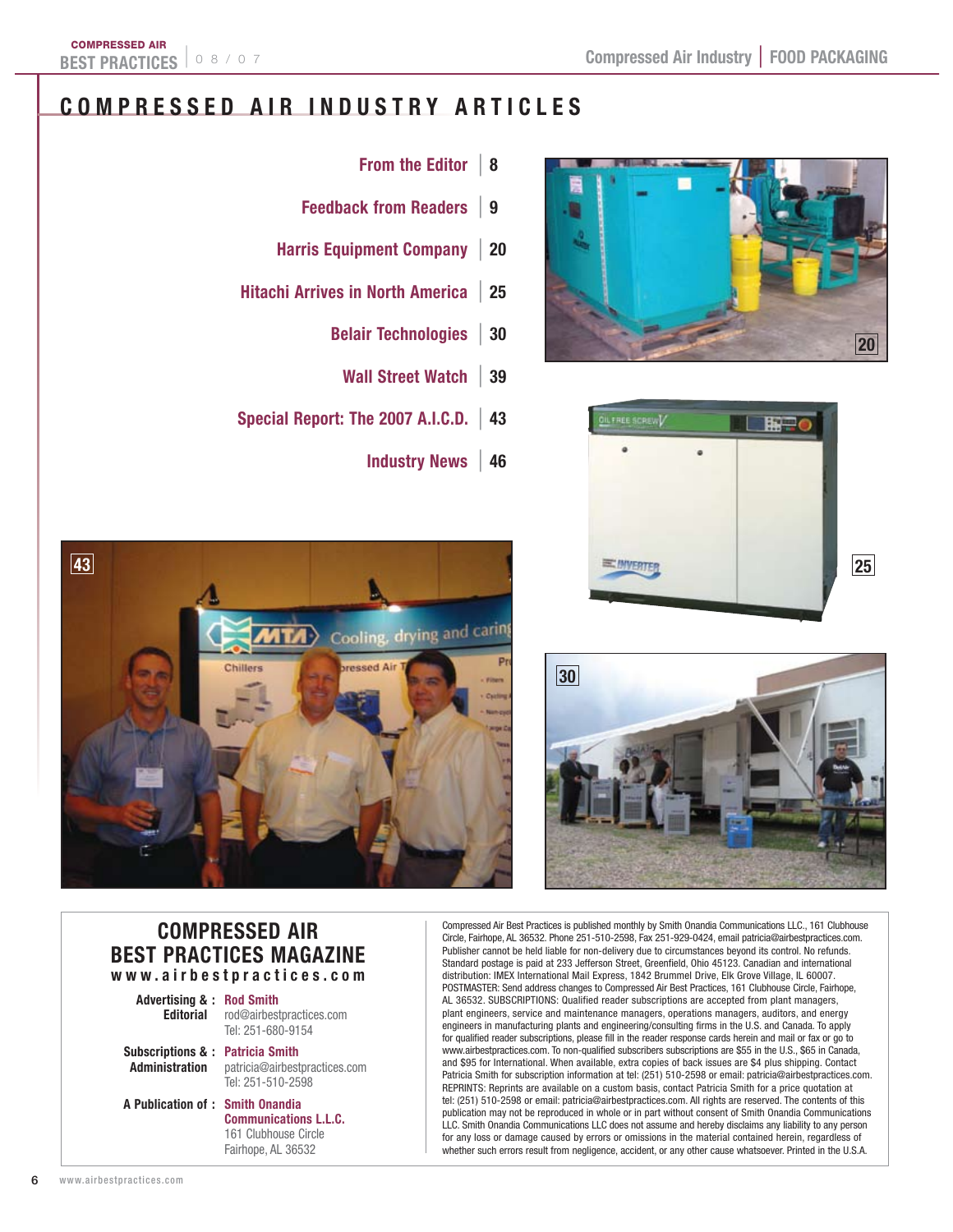

**Compressed Air Best Practices interviewed Gary Pollack (president) and Tony Beaman (engineering manager) of the Harris Equipment Company.**

#### **How has Harris Equipment evolved over the years?**

Harris Equipment was founded in 1936, originally as an electric motor repair business. It soon evolved into an assembler of compressor packages, whereby bare pumps and all related components were assembled and mounted on a single common base or receiver tank. This new business soon flourished, and Harris Equipment became a reliable source for complete plant air compressor systems servicing the burgeoning metropolitan Chicago area.

Over the years, we have been authorized distributors for Kellogg American, Ingersoll Rand, Worthington, Joy, Sullair, and in the 1940s and 1950s even sold some Quincy's. While servicing the larger reciprocating-type compressors, Harris quickly recognized the opportunity for the repair, manufacture and re-tubing of shell and tube after-coolers and intercoolers. ASME code certification came soon afterward (both "U" and "UM" stamps — still in existence today in a related company). Heat exchangers, both off-the-shelf and custom-manufactured units, continue to be a very viable profit center at Harris Equipment.

In 1996, Harris Equipment purchased National Compressor, an oldline Ingersoll Rand distributor whose relationship with Ingersoll had come to an end. We had a large interest in their customer base and were very successful in maintaining and managing these relationships. We used the opportunity to successfully grow our service and parts departments and, of course, to sell complete units whenever the opportunity arose.

Over the years, our service capabilities have grown significantly, and we are totally adept at repairing all makes and models of screws, pistons, vanes and vacuum pumps. We have on our staff certified refrigeration technicians for refrigerated air dryers. We boast one of the largest parts inventories in the Midwest and possess a service fleet of modern vehicles with experienced factory-trained service technicians.

#### **What does Harris Equipment look like today?**

Harris Equipment is housed in a 25,000-square-foot facility in a western Chicago-land suburb. The facility has two overhead cranes (10 and 15 tons and 18 feet under the hook) and all the resources required to respond to any and all of our customers' needs, whether for planned maintenance or emergency breakdowns.

We have 27 employees, most of whom are very veteran workers. We have a family atmosphere and provide a comfortable place to work. The person sweeping the floor has immediate access to the president, and we are all focused on pleasing customers. We offer 401k, medical and dental plans which are in line with the market. We actually hear from our employees that our health plan is better than most. Some people try to recruit our employees and find that their programs don't compare favorably.

#### **Please describe your focus on customer service.**

Harris Equipment is a "WE CARE" company. Although many companies give lip service to their level of customer concern, Harris Equipment practices total customer satisfaction at all times, and every Harris Equipment employee knows and understands that our customers are the only reason we are in business.

Examples? We try to answer the phone the first time. We don't let people go on hold on the phone. A person called and asked if we could service another brand of equipment because his compressor was down. He needed a 100-horsepower rental and had called his local guy. We solved the situation before his local guy returned his phone call.

Another end user called his distributor and couldn't get through to service. He then called us and we sent a guy and fixed his air compressors. Six hours later, while the end user was signing off on the job, his distributor called to see what was going on. That same end user then called us to purchase two 25-horsepower compressors, a refrigerated air dryer and the installation.

We are very strong on this fundamental focus. How many service companies will have the president of the company go out to see the end user? Another end user needed some small components, like a replacement filter element, and his dealer sloughed him off. Our sales guy visited him immediately and took care of his needs. The same end user later purchased two 150-horsepower air compressors from our company.

We simply have zero tolerance for poor customer service.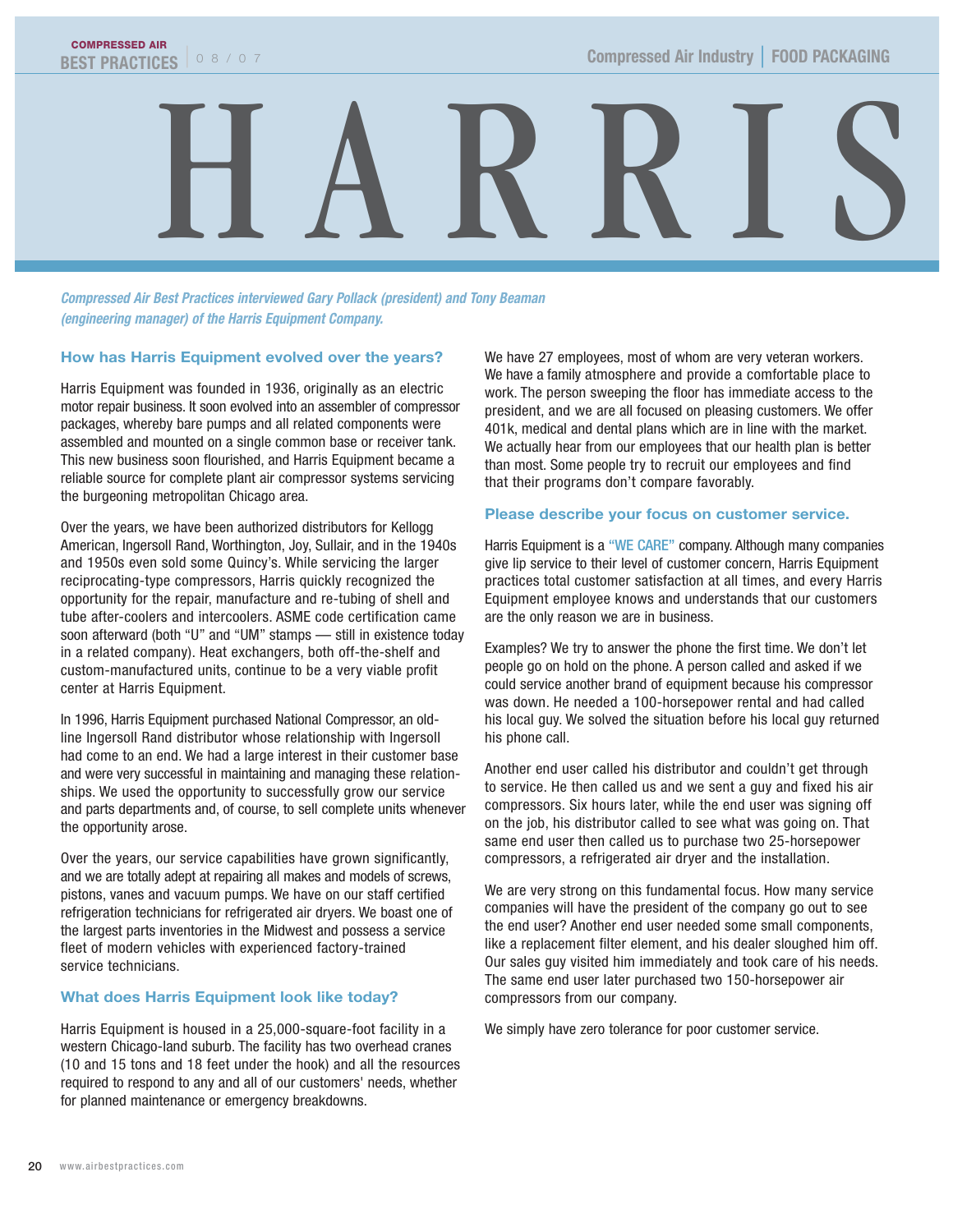08/07 | **BEST PRACTICES** COMPRESSED AIR

# EQUIPMENT<br>COMPANY

Harris Equipment has built a unique capability to rebuild machinery. The company can rebuild all types of air compressors and all types of heat exchangers. The company has a dedicated heat exchanger rebuild shop.

Specialty jobs are done, like work on Joy 119 and 112 intercoolers and aftercoolers. Heat exchangers used to cool the hydraulic systems on injection molding machines are rebuilt as well. Double-tube heat exchangers for potable water in hospitals or for the Chicago Housing Authority are also rebuilt.



Step 1: Air compressor is received to begin a rebuild job.

The primary focus is on rebuilding all brands of air compressors. The company does its own air-end rework and provides a 5-year air-end warranty on all rebuild jobs.





Step 3: Air compressor is assembled from rebuilt components.

Step 2: Air compressor is stripped for bench rebuilding of major components.



Step 4: Air compressor is fully tested and ready for paint.



Step 5: Air compressor is finished and ready for crating and shipping.

# **Sullivan** THE TEAM THAT CAN'T BE BEAT"<br>Palatek.

3501 West Dunes Highway Michigan City, IN 46360 P 219-874-2497 F 219-872-5043 www.sullivanpalatek.com

Sullivan-Palatek manufactures low maintenance, high performance, Rotary Screw Air Compressors with a wide range of high quality Refrigerated and Regenerative Air Dryers. These Air Compressors can be filled with Sullivan-Palatek's optional Food Grade Lubricoolant federally authorized by the USDA for meat and poultry plants. The Refrigerated Air Dryer utilizes only environmentally friendly refrigerants, and Regenerative Air Dryers can cool air to -40°F.

Sullivan-Palatek's team of Air Compressors and Air Dryers will meet all your vacuum forming, filling, sealing, and strapping needs.



Regenerative Air Dryer



Refrigerated Air Dryer



100HP 500 CFM Air Compressor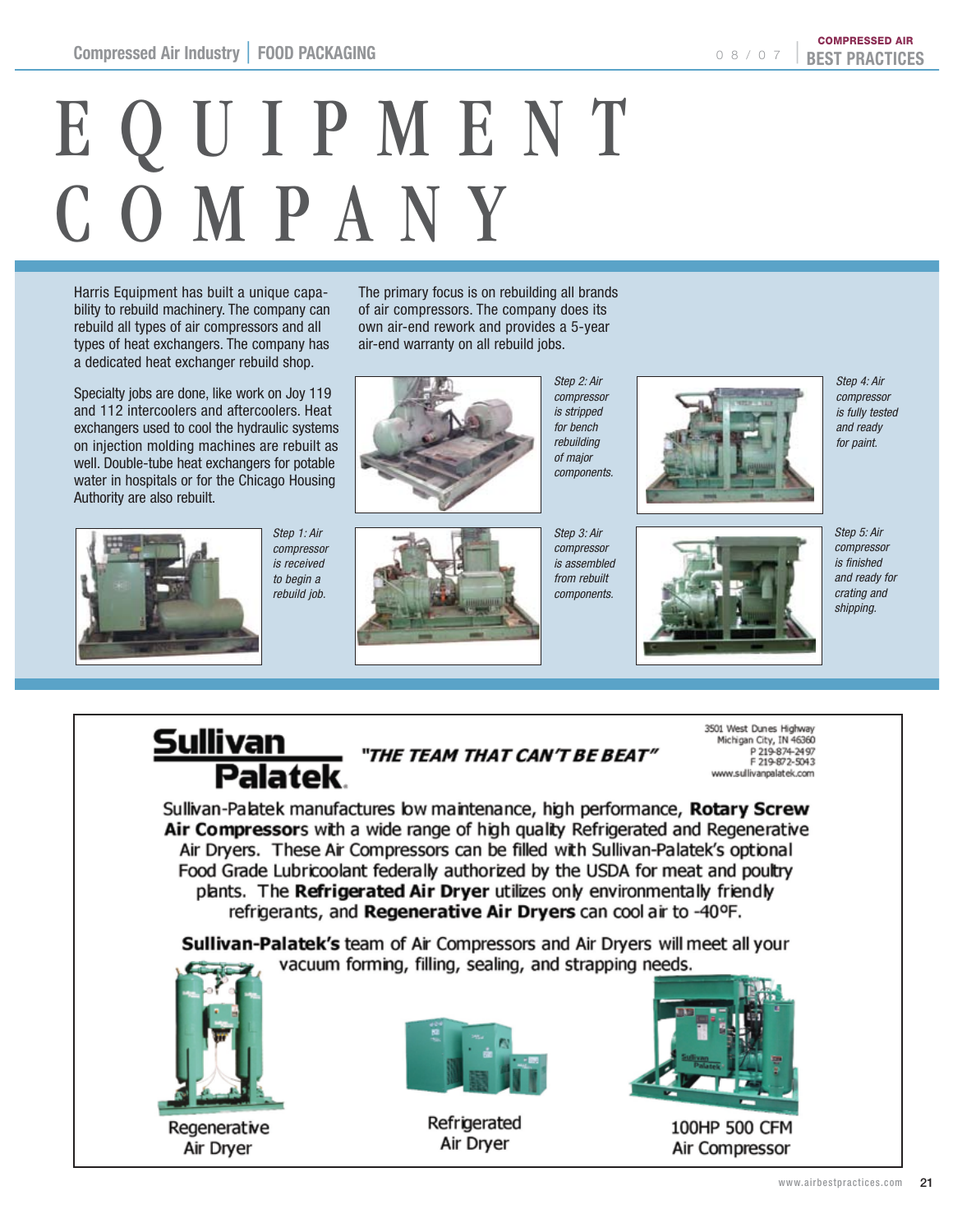## **H ARRIS EQ UIPME N T C OMPA N Y**

#### **Is Harris Equipment in the auditing business?**

We devote a substantial amount of time to educating our customers regarding the relationship between their compressed air and their electricity bill. We engage in seminars and air audits to adequately size systems and sell VFD technology ONLY in the appropriate circumstances. We are finding more and more situations in which some of our competitors recommend VFD units even in inappropriate situations. Our philosophy has always been to seek the best solution for our customers and not just to succumb to the "flavor of the day." All our sales engineers know, recognize and understand that both fixed and variable speed units need to be placed where best suited.

#### **The late 1990s really tested Harris Equipment, right?**

Absolutely. In 1974, Harris Equipment began selling the Sullair air compressor line on a casual basis, purchasing both compressors and parts from the then-Sullair subsidiary office. This relationship continued on a "handshake" basis until the purchase of Sullair by Sundstrand, who insisted that all Sullair distributors be placed under contract. Harris signed the contract and "legitimized" its relationship with Sullair at that time. When Sullair closed its subsidiary office, a second Sullair dealer was appointed in the greater Chicago-land area, and a dual distribution system existed until 1999. Sullair found themselves with dual distribution in two markets (Chicago-land being one of them). They decided to rationalize their distribution chain and thought that the best way to market for them was via a single distributor in each market area. We were very hopeful that we would be the surviving distributor, but Sullair opted for the second distributor in town — rather than Harris Equipment. At that point in time, we were extremely disappointed and most concerned about the viability and future prospects for our business.

Were we ever surprised! To our extreme delight, and after an extensive customer survey, we came to realize and recognize Harris' value to our very loyal customer base. It became very clear to us and was indeed expressed to us on more than one occasion that the brand our customer recognized was the Harris Equipment brand. The Harris Equipment name was more important to them than the name of the air compressor we sold. Our customers told us that their confidence was in us, since we were the ones with whom they had the relationship and to whom they looked when they were in need. They told us to find a line of air compressors that was competitively priced, well made and reliable and that the name stamped on it was irrelevant as long as we would be around to provide parts and service and keep it running.

#### **What air compressor product line did you switch to?**

After looking at various options, we decided to partner with Sullivan Palatek. Our reasoning was that the factory was close (about an hour from our shop), their people were extremely knowledgeable about the industry, and their products were simple and easy to work on. Their compressors were very reliable and had one of the best warranties in the industry — we believe they were the pioneers of the 5 year air-end, motor and coupling warranty.

# **Compressed Air for Chicago's**

The Chicago region has a significant amount of food processing and packaging industries. Harris Equipment has extensive experience working with the multiple types of food industry facilities. Factories processing vegetables, sugar, pork, beef, poultry products, dairy products, sauces — are all present, and that's just a few examples. There are small firms and big companies as well. We service many smaller brands of powdered sugars and others who make packaging for food (like ready-to-eat-foods).

#### *Compressed Air Applications*

Many food processors produce their own packaging. Blow molding is quite common in dairies. Many prepared foods are presented in their own packages. These thermal-set containers can be vacuum molded pressure molded, or molded using a combination of both. Many beverage containers are blow molded at the processing plant.

Powder products are transported and packaged using compressed air. With sugars, compressed air is used to bulk transport the product in dense phase and put the powder in the bag. Another application is with food products that have compressed air emitted into it to mix and aerate it. Pastes like spaghetti sauce are an example.

A wide variety of food processing equipment consumes compressed air. This varies from meat saws to packaging equipment. Sealing knives use an air cylinder, which provides better control. Air-driven mechanical mixers are used quite often to mix and blend products.

Vegetable peeling machines utilize compressed air to prepare raw food stocks for packaging and consumption. The vegetable peelers use a jet nozzle of air to peel onions and other vegetables. A vegetable processing plant we work with uses onion peelers from two different manufacturers. The most prevalent peeling machine uses 90 psig compressed air, while the other uses 130–150 psig. Rather than pay the energy costs of operating the entire plant's 325 horsepower at 150 psig, Harris recommended and provided two separate systems. One was a high pressure system (150 psig) and the other was a lower pressure system (100 psig). The result was an annual energy savings of \$5,400.

#### *Piping*

Piping requirements depend upon the local inspector and his personal experience. We see clean stainless steel systems, and we also see plain old black iron pipe. Even in the meat industry, where you see USDA and FDA inspections, we see a lot of black iron. We recently visited a food manufacturer working with animal fats who had just finished putting in a brand new black iron piping system for compressed air. The problem here is that compressed air treatment systems are often inadequate and the black iron pipe will begin to rust and also potentially incubate microbiological growth.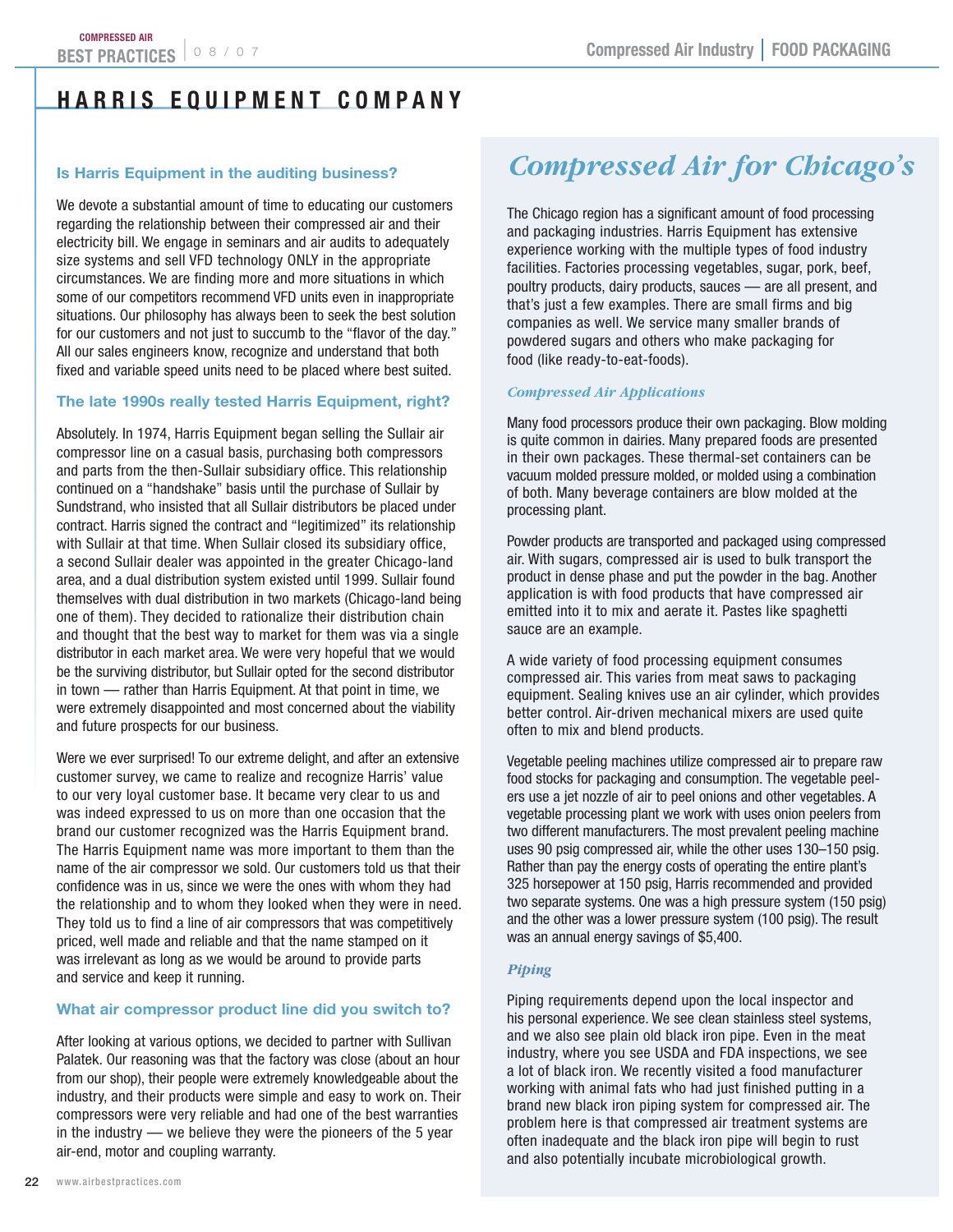*Compressed Air for Chicago's Food Industry*

#### *Air Compressors*

Food processing plants use both lubricated and non-lubricated air compressors. Non-lubricated air compressors make air treatment easier because the air is oil-free. Please note that oil and vapor can still be introduced into compressed air systems from the ambient air being compressed. Proper filtering and drying is still required. The difference between air compressor types is the maintenance of the filters. In general, non-lubricated compressors (below 300 horsepower) are more expensive to purchase, have shorter service lives and are not as energy-efficient as their lubricated counterparts. At higher horsepowers, centrifugal air compressors are more cost-efficient and should be examined for any application.

#### *Moisture and Oil Removal*

Compressed air in the food industry must be free from contamination and not promote biological growth. Many applications have compressed air coming into direct contact with the food.

No matter how you compress the air, the air has to be treated. The air we use for the compressor intake is from an urban area. Our air quality isn't great in Chicago, and ambient hydrocarbons are often present. Many applications use lubricated air compressors that will contain lubricants. Even with non-lubricated air compresors, the source air that is compressed contains contaminants and biological matter that must be removed. This can only be accomplished by the proper treatment of the compressed air as it discharges from the air compressor.

The air must be dried to remove moisture from the air stream. As the air leaves the air compressor, it is liquid free but its dewpoint is the same as its temperature. Especially with air-cooled air compressors, the compressed air temperature is higher than the surrounding environment. This results in immediate cooling and results in water condensing in the line. No amount of filtering will stop this. The air continues to cool as it travels away from the compressor, constantly condensing water.

Two types of air dryers are commonly used in the food industry. Refrigerated dryers are units that cool the air to just above freezing, condensing, trapping and draining the condensed water. The dehumidified compressed air  $(+ 40$  °F pressure dewpoint) is then distributed throughout the plant. If the compressed air remains above the dewpoint temperature it reached in the dryer, the air will remain liquid-free.

Air compressor at a large meat packer.

However, most food processing plants have areas that are refrigerated below the dewpoint provided by the refrigerated dryer. In these applications, desiccant air dryers are used to provide pressure dewpoints to -40 °F or -100 °F.

The filtration process should be staged to reduce operating costs. The first stage should be a coarse coalescer (1 micron rated and larger) to remove the larger volumes of contaminants, while giving resistance to plugging. Tighter (smaller micron rated) filters should follow to provide better contaminant removal. The tighter the filter, the more prone it is to plugging. Two- and three-stage filter systems are recommended. Where odor or vapor control is important, activated charcoal filters are needed. The exhaust from a diesel truck engine that is pulled through the air compressor will pass through a dryer and filters because it is vapor. Only a charcoal filter will remove these vapors. Besides the truck idling in the shipping bay, there are other sources of air contamination. A careful examination of all processes in the plant must be undertaken to be sure what compressed air vapor control is needed.

For more information, please contact Mr. Anthony Beaman, Harris Equipment Corporation, Tel: 708.343.0866, email: tbeaman@harrisequipment.com.



COMPRESSED AIR